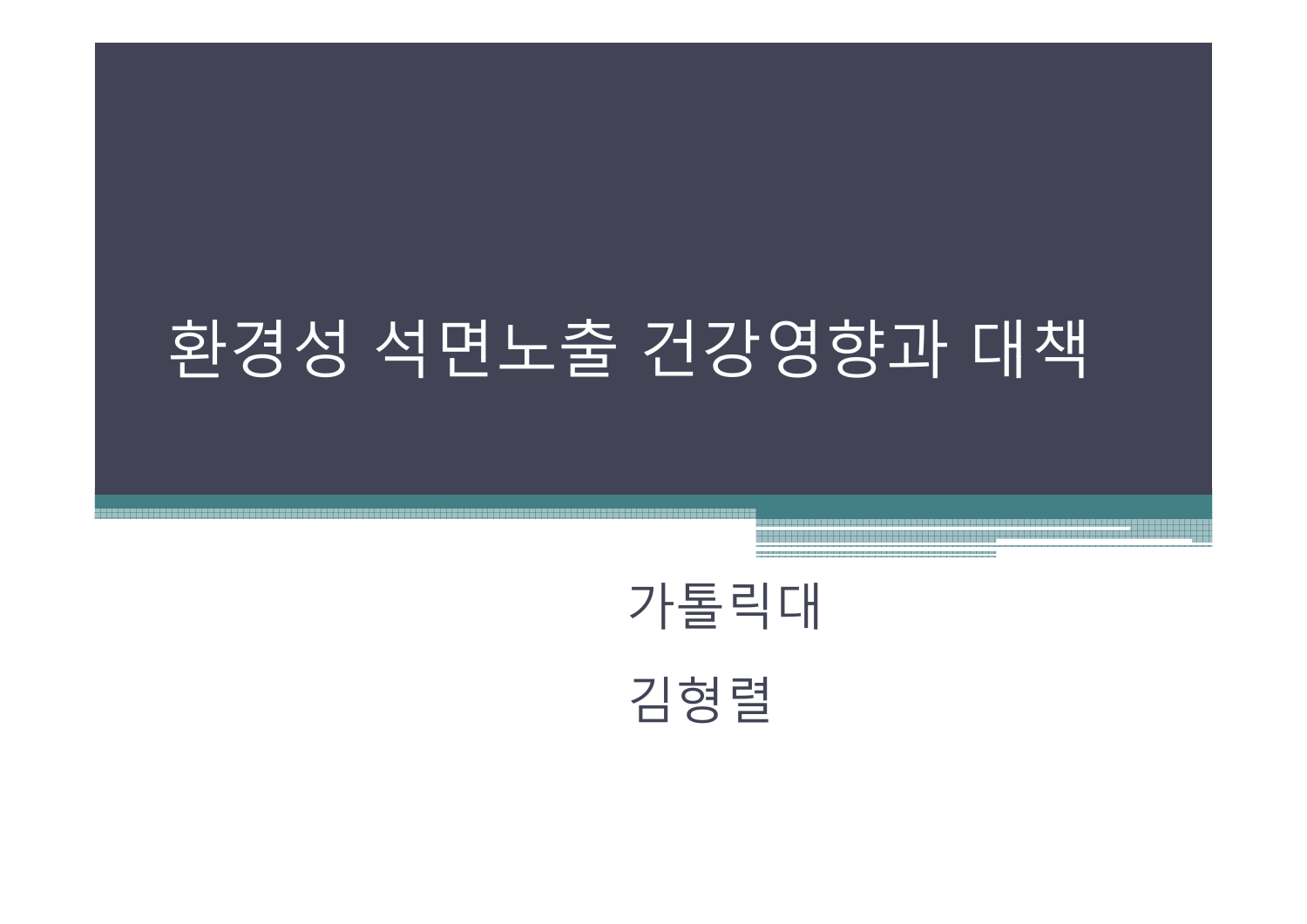#### ▫의약품

- ▫화장품
- ▫베이비파우더
- •석면 함유 탈 크 사용 제품 문 제
- •재건축 현장의 석면노출
- •충남지역 광산 인근주민에서 석면폐증
- •부산 석면방직 공장 인근 주민에서 악성중피종 발생

# 현재까지 발생한 문제들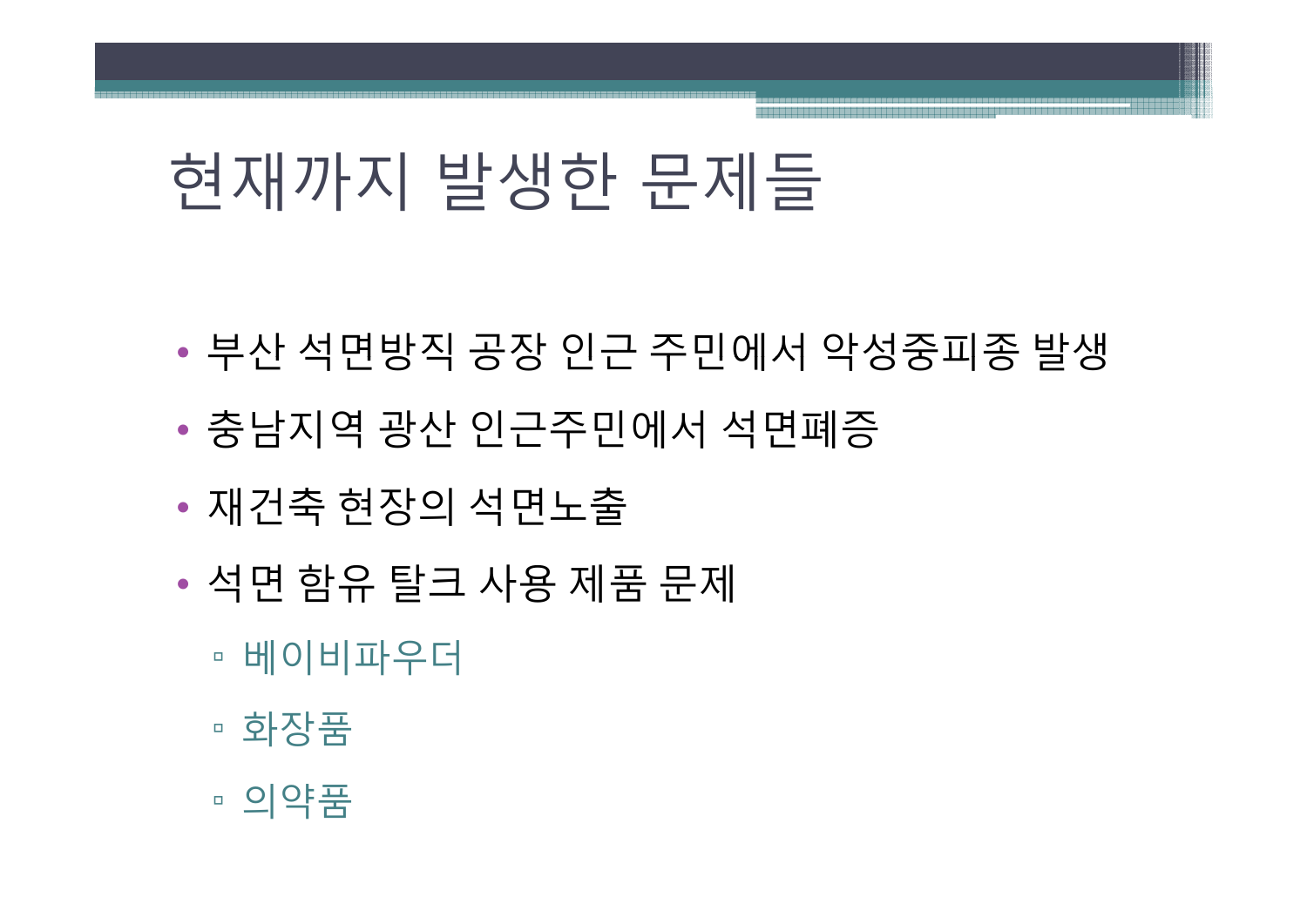## 그 동안의 쟁점들

- 환경성 석면노출이 질병을 일으킬 수 있을까 ?
	- 광산 인근주민에서 발생한 석면노출의 위험은 실제 우려할 만한 수 준인가 ?
	- 재건축에서 환경적 석면노출은 질병을 일으킬 수 있는 수준인가 ?
	- 석면함유 활석 사용한 베이비파우더, 화장품의 석면노출로 질병발 생이 가능한가?
- 환경성 석면노출의 주요 노출 경로

▫ 소화기 노출은 안전한가?

• 환경 관련성 평가의 객관적인 기준은 있는가 ?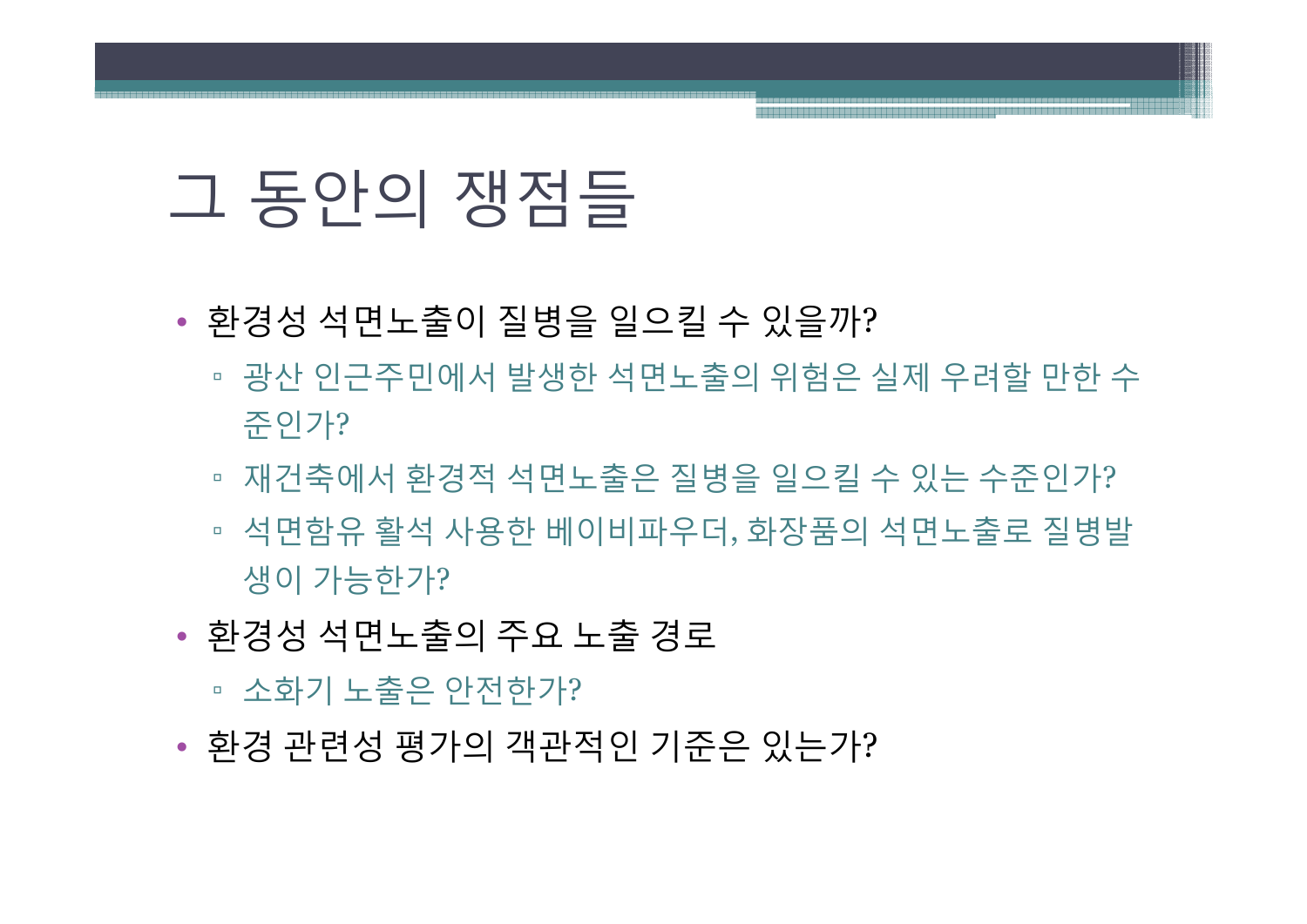### 환경성 석면노출로 인한 질병 발생의 근거들

- • 호주 사례
	- ▫ 악성중피종 환자 80% 석면노출 직업력 없음. 부검 결과 다른 일반인구에 비해 석면섬유 초과 발견
- • 많은 NOA(Naturally occurring asbestos) 사건들, 미국, 중 국, 터키, 그리스 등
- •국내 감시체계 역학조사 결과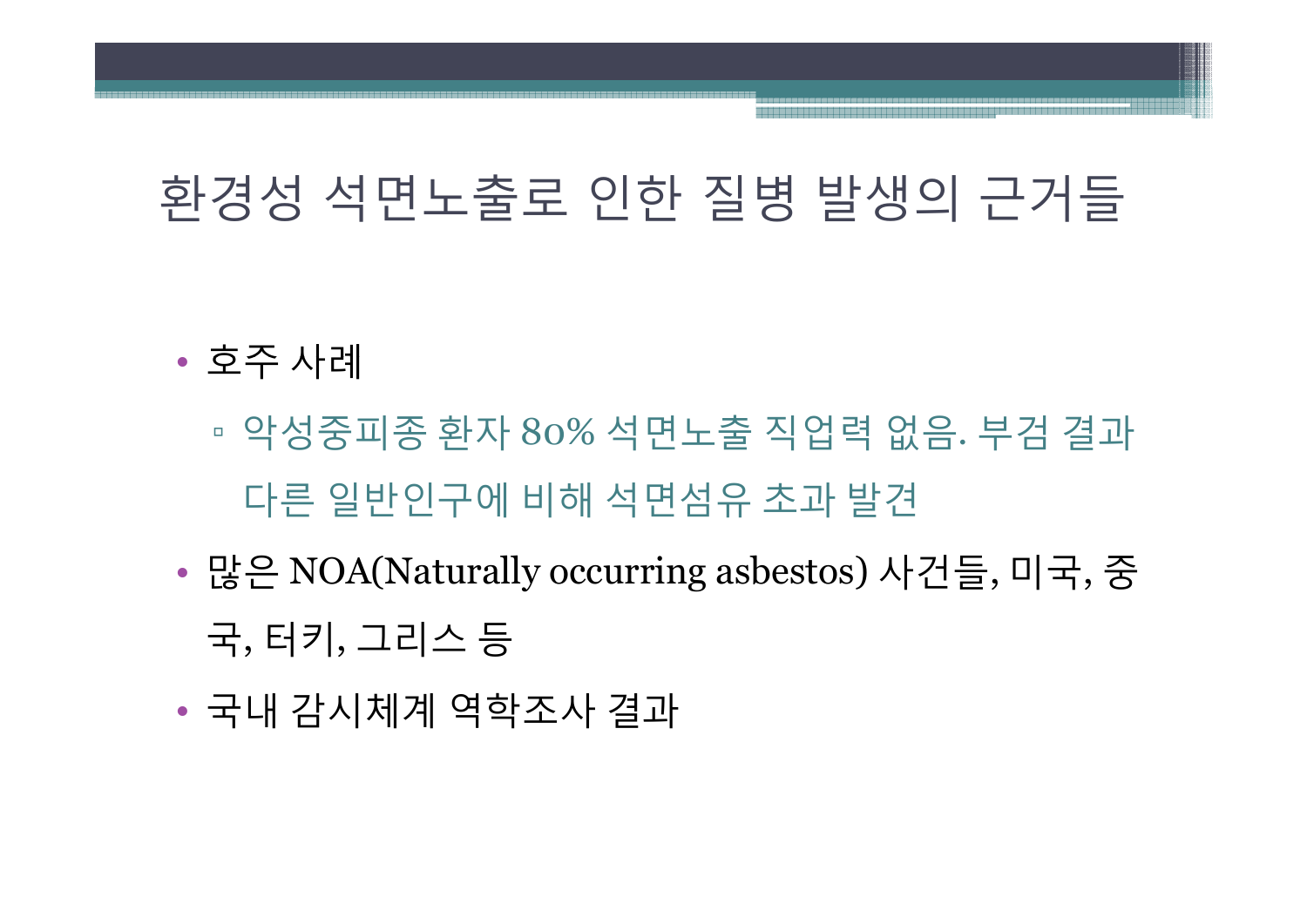- •단기간 노출, 저농도 노출에서는 발생 가능 낮음
- •충남 사례 4-50년 이상의 노출
- 우 발생 가능
- •장기간 노출, 고농도 노출 가능한 환경노출인 경
- •광산 인근 주민 , NOA

# 폐암과 석면폐증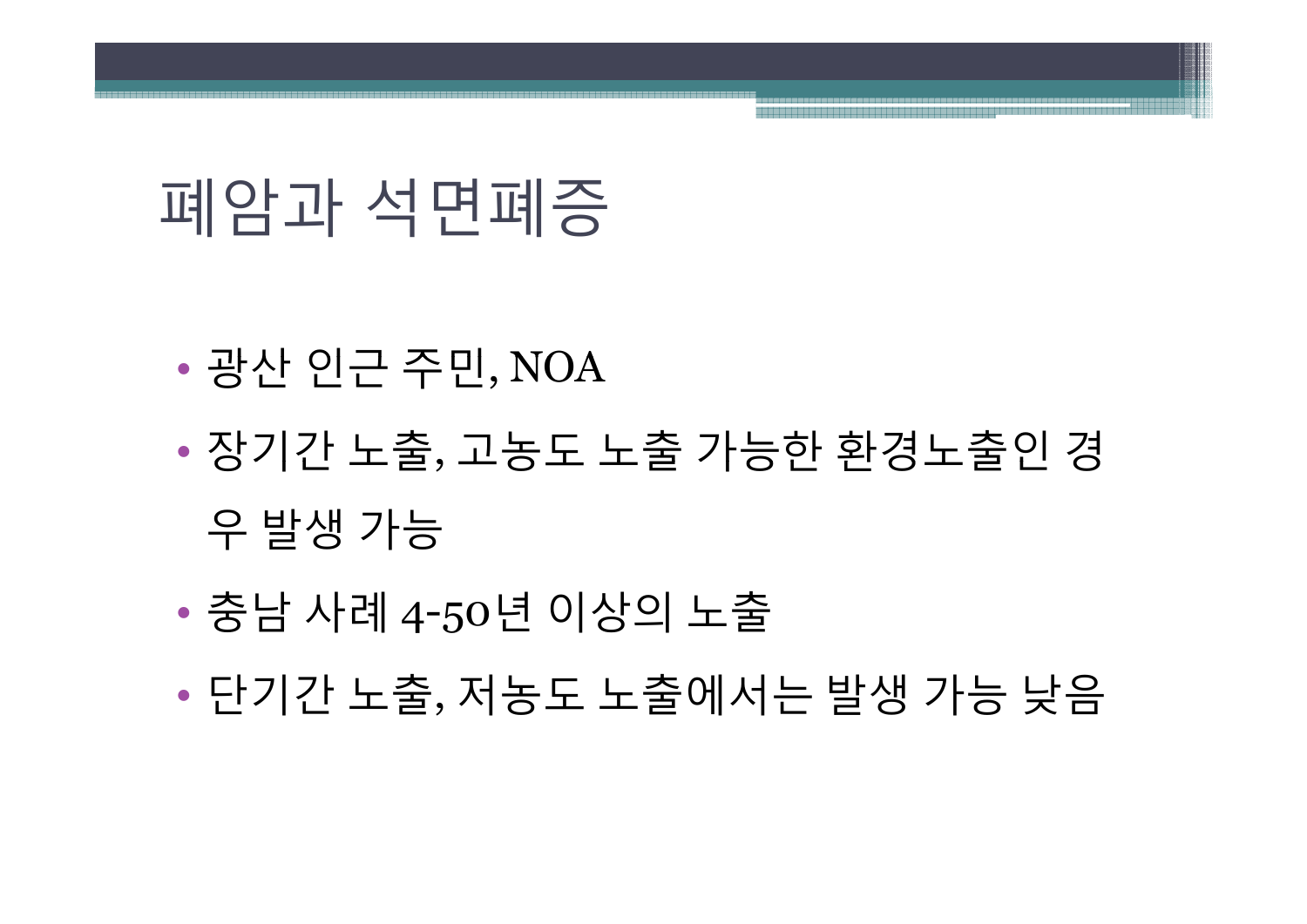## 석면노출과 폐암

- • 관련성 평가 고려지점
	- ▫▫ 잠복기
	- ▫누적 노출량
	- ▫석면폐증 유무
	- ▫석면섬유 종류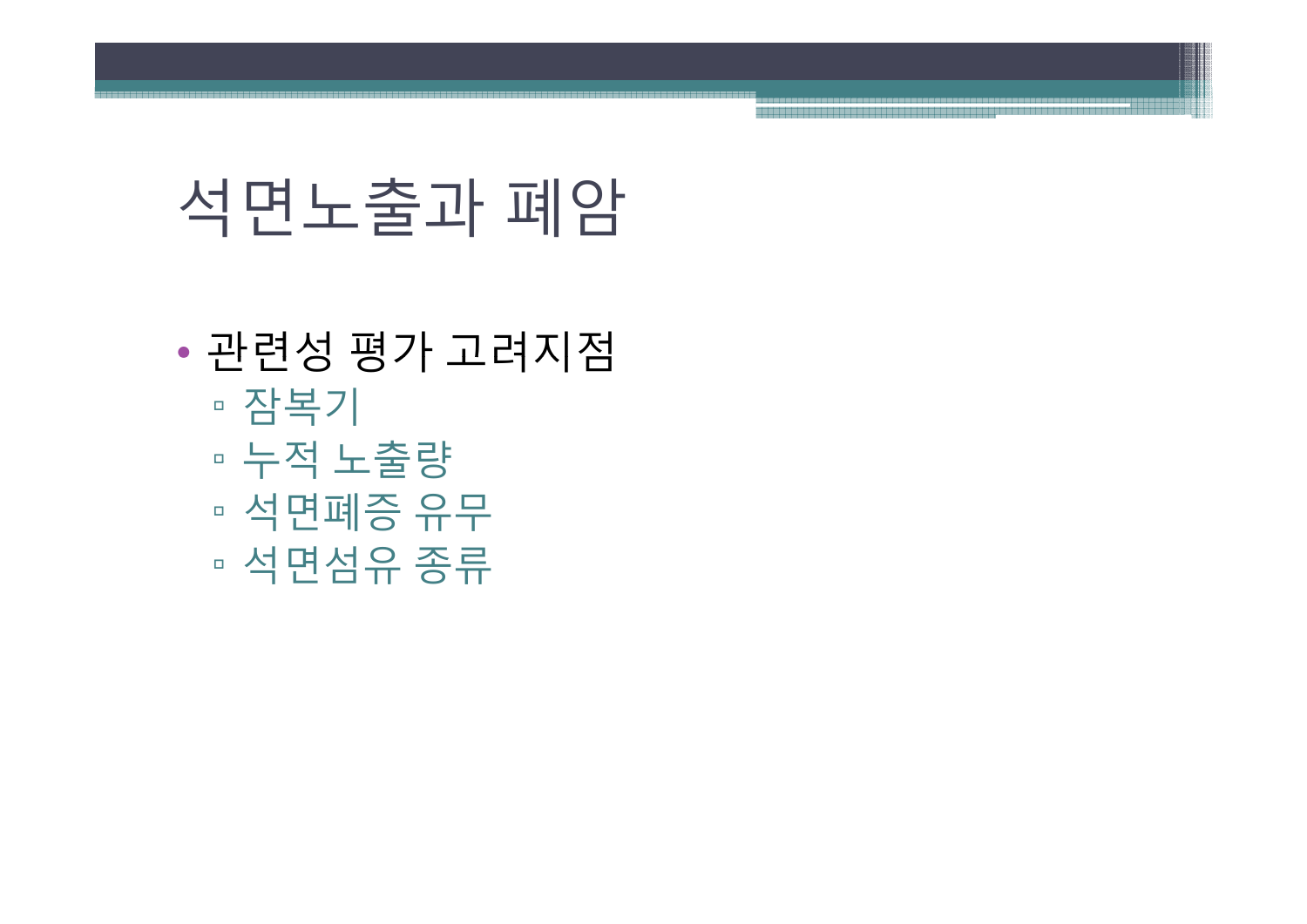



#### 석면의 누적노출량과 폐암 발생

### 일반인구 집단에 비해 <sup>2</sup>배 이상 높은 발생을 보이는 누적노출량 수준 20 fiber/cc years 이상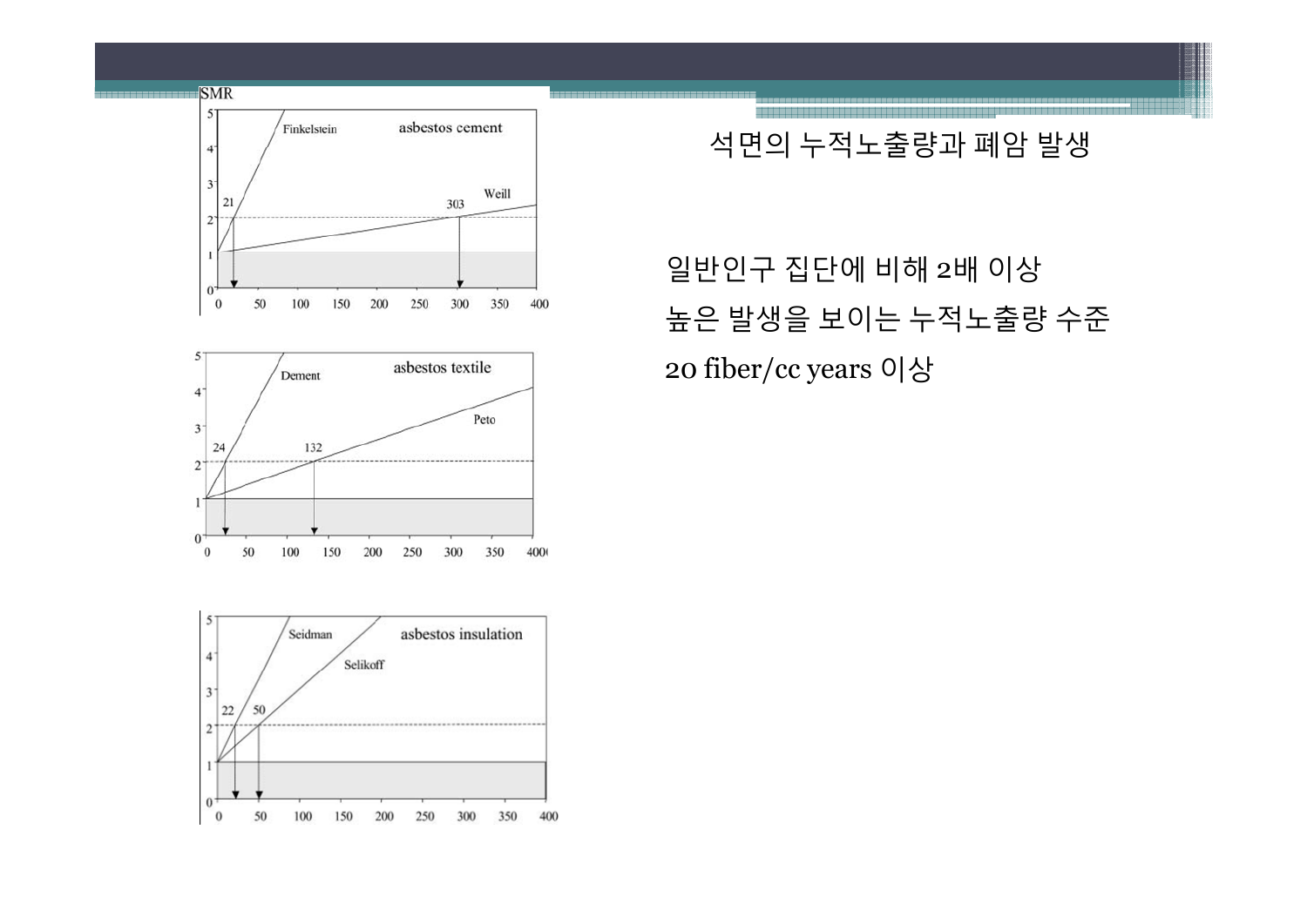# 석면섬유의 종류에 따라

- Amphibole > chrysotile (textile worker 관련 연구 일부 제외 )
- Lung cancer risk and chrysotile
- Higher group: Asbestos textile
- Lower groups: Miner, cement manufacturers, friction product
- 이유:
	- Tremolite contamination, Chrysotile 에 tremolite 불순물로 섞여있는 경우 가 많음, 실제 autopsy에서 tremolite 나와
	- $\Box$ Fiber length, 석면방직에 사용되는 백석면의 길이가 더 길어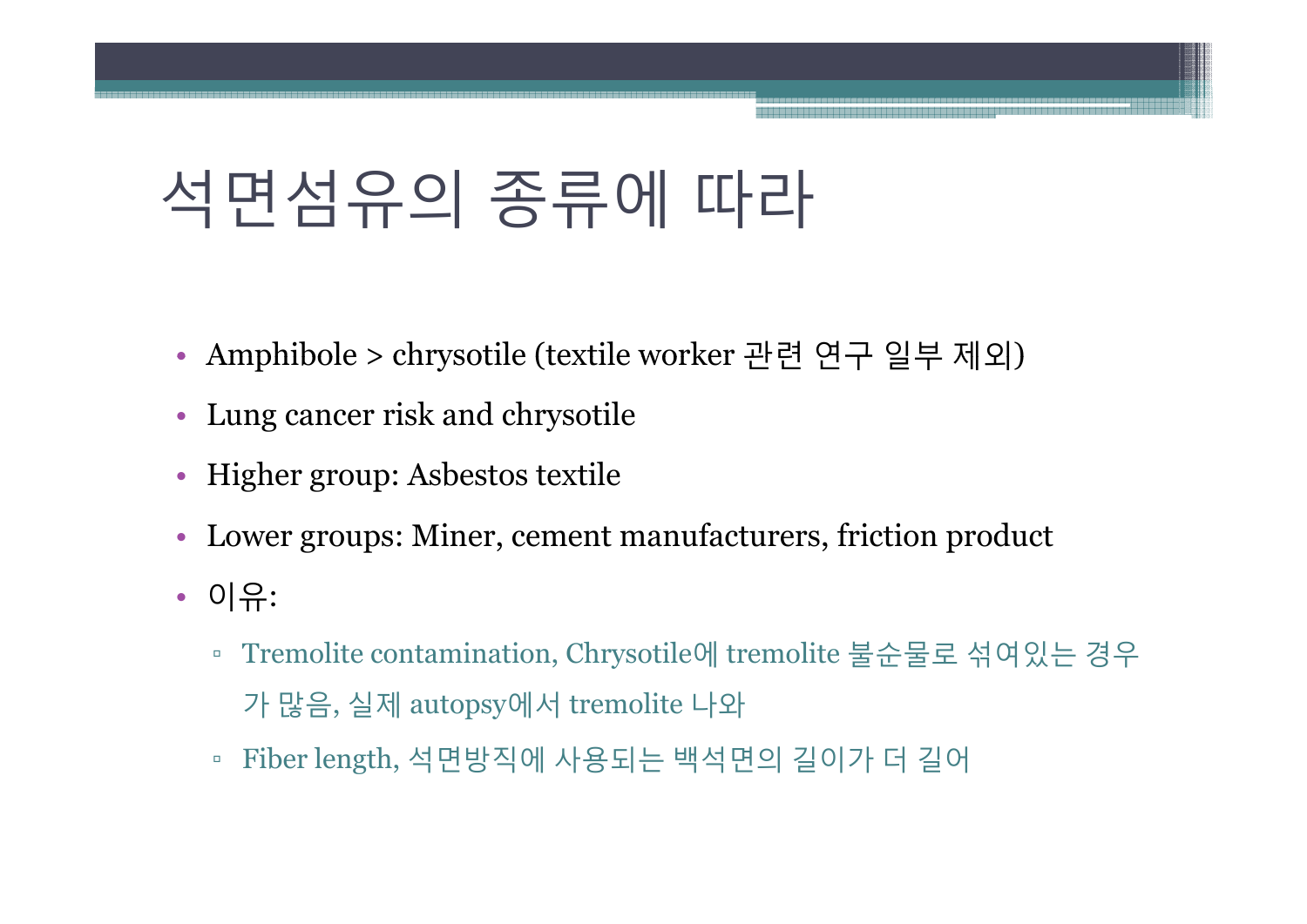## The Helsinki criteria(1997)

- 1. 석면폐증
- 2. 기관지세척액 검사 석면섬유, 석면소체
- • A count of **5000 to 15 000 asbestos bodies** (ABs) or more per gram **dry**   $\lim g$  tissue (/ $g$  dry), or an equivalent uncoated fibre burden of 2.0 million or more **amphibole fibres** (>5 mm in length)/g dry, or 5.0 million or more amphibole fibres w1 mm in length/g dry; this tissue count of ABs is also roughly equivalent to 5 –15 ABs/mL of bronchoalveolar lavage (BAL) fluid.
	- $\Box$  Occupational histories (fibre-years of exposure) are considered probably to represent a better indicator of lung cancer risk from chrysotile than fibre burden analysis.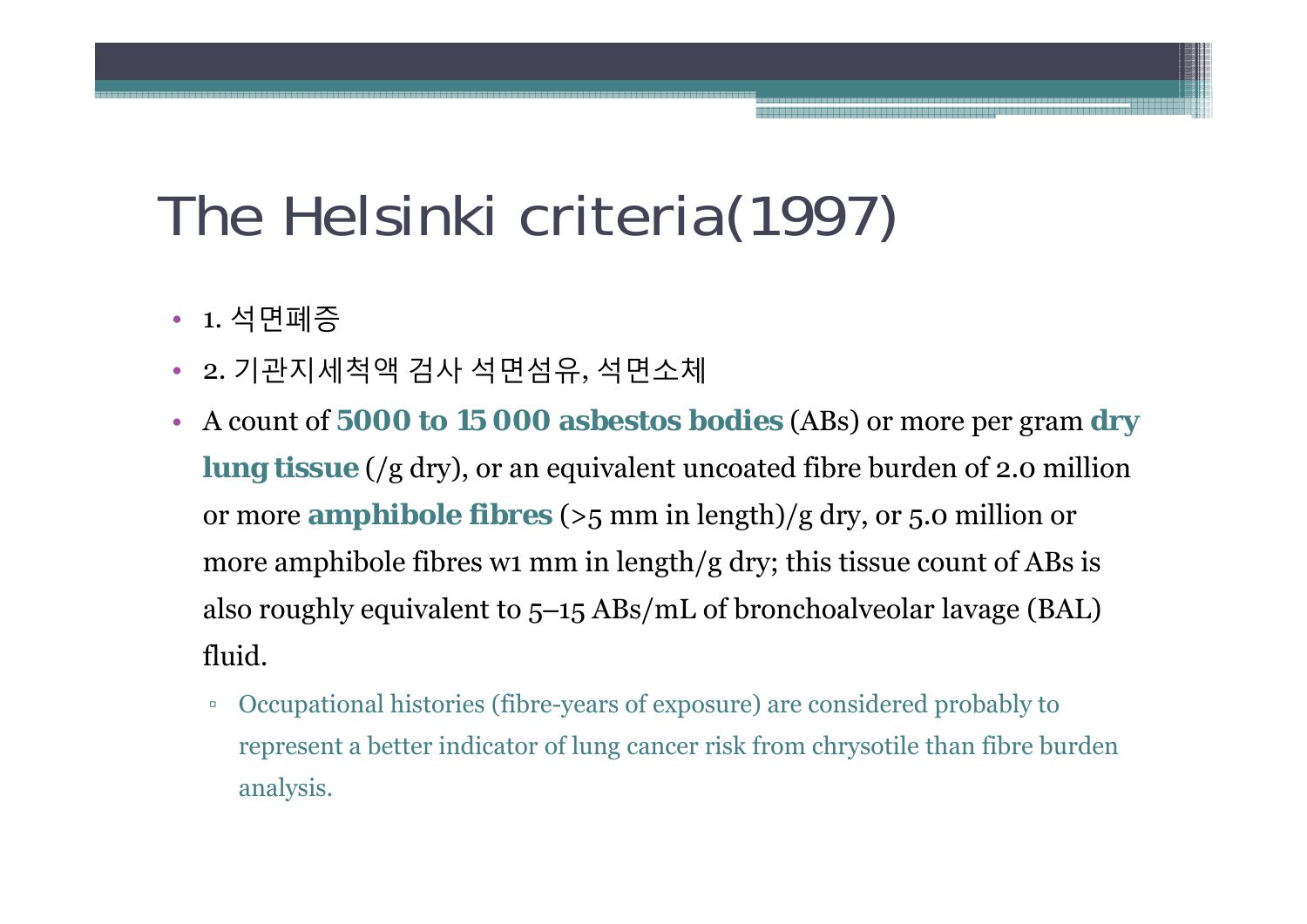#### • 3. 누적 노출량

- $\Box$ Estimated cumulative exposure to asbestos of **25 fibre-years or more.**
- 4. 석면 노출력 명확히 모를 경우
	- $\Box$  **An occupational history, the only means whereby latency can be evaluated**, of **<sup>1</sup> year of heavy exposure** to asbestos (e.g., manufacture of asbestos products, asbestos spraying, insulation work with asbestos materials, demolition of old buildings) or **5–10 years of moderate exposure** (e.g., construction or shipbuilding). The Criteria go on to state that a 2-fold risk of lung cancer can be reached with exposures **less than 1 year in duration if the exposure is of extremely high intensity** (e.g., spraying of asbestos insulation materials).
- And
- 5. 잠복기 최소 연한 <sup>10</sup>년
- 비슷한 기준: 프랑스, 덴마크, 벨기에, 호주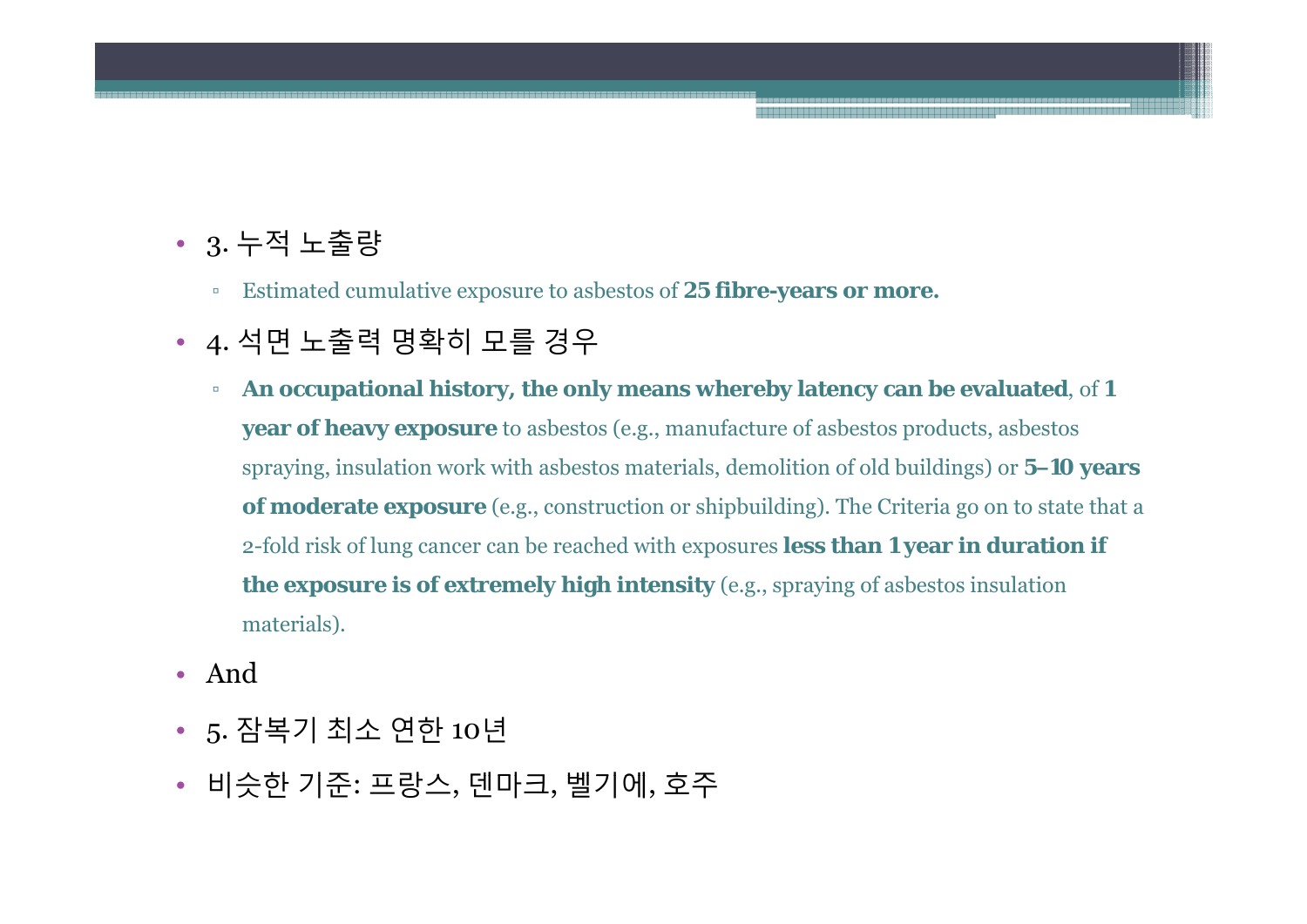United Kingdom\* Germanyt Asbestos-related LCAs (including Ratio respiratory tract Asbestos-related Ratio lung cancer Meso laryngeal CAs since cancer to meso **LCAs** 1997) (BK4104) Meso (BK4105)  $(BK4104 + BK4105)$ Year to meso 1986 38 172  $0.22:1$ 1987 53 198  $0.27:1$ 228 1988 59 479  $0.12:1$ 100  $0.44:1$ 54 1989 441  $0.12:1$ 125 273  $0.46:1$ 1990 58  $0.13:1$ 129 296 462  $0.44:1$ 1991 55 519 171 315  $0.54:1$  $0.11:1$ 1992 54 551  $0.10:1$ 223 350  $0.64:1$ 1993  $72$ 608  $0.12:1$ 388 416  $0.93:1$ 1994 77 583  $0.13:1$ 545 495  $1.10:1$ 1995 55 685  $0.08:1$ 648 503 1.29:1 1996 51 642  $0.08:1$ 726 535 1.36:1 1997 26 553  $0.05:1$ 672 534  $1.26:1$ 1998 42 590  $0.07:1$ 723 575  $1.26:1$ 1999 38 620  $0.06:1$ 776 617 1.26:1 2000 42 652 6971  $1.04:1$  $0.06:1$ 670t  $0.07:1$ 1995-2000 254 3742 4242 3434  $1.24:1$ Excess lung cancer to mesothelioma ratio (OPCS/HSE, 1995<sup>7</sup>; see also reference 20).  $1.09:1$ 1.55:1

TABLE 1 Cases of asbestos-related lung cancers (LCAs) in the United Kingdom, 1988–2000, as assessed by Special Medical Boards,<sup>44,45</sup> in comparison to compensated cases in Germany, 1986–1999, and excess lung cancer to mes

Excess lung cancer to mesothelioma ratio: Berry et al.<sup>46</sup> about 5100 asbestos factory workers in east London; 232 lung cancer deaths observed; 77 expected; standardised mortality ratio (O/E)=3.01 (95%CI=2.6-3.4); 100 mesothelioma deaths (52 pleural; 48 peritoneal).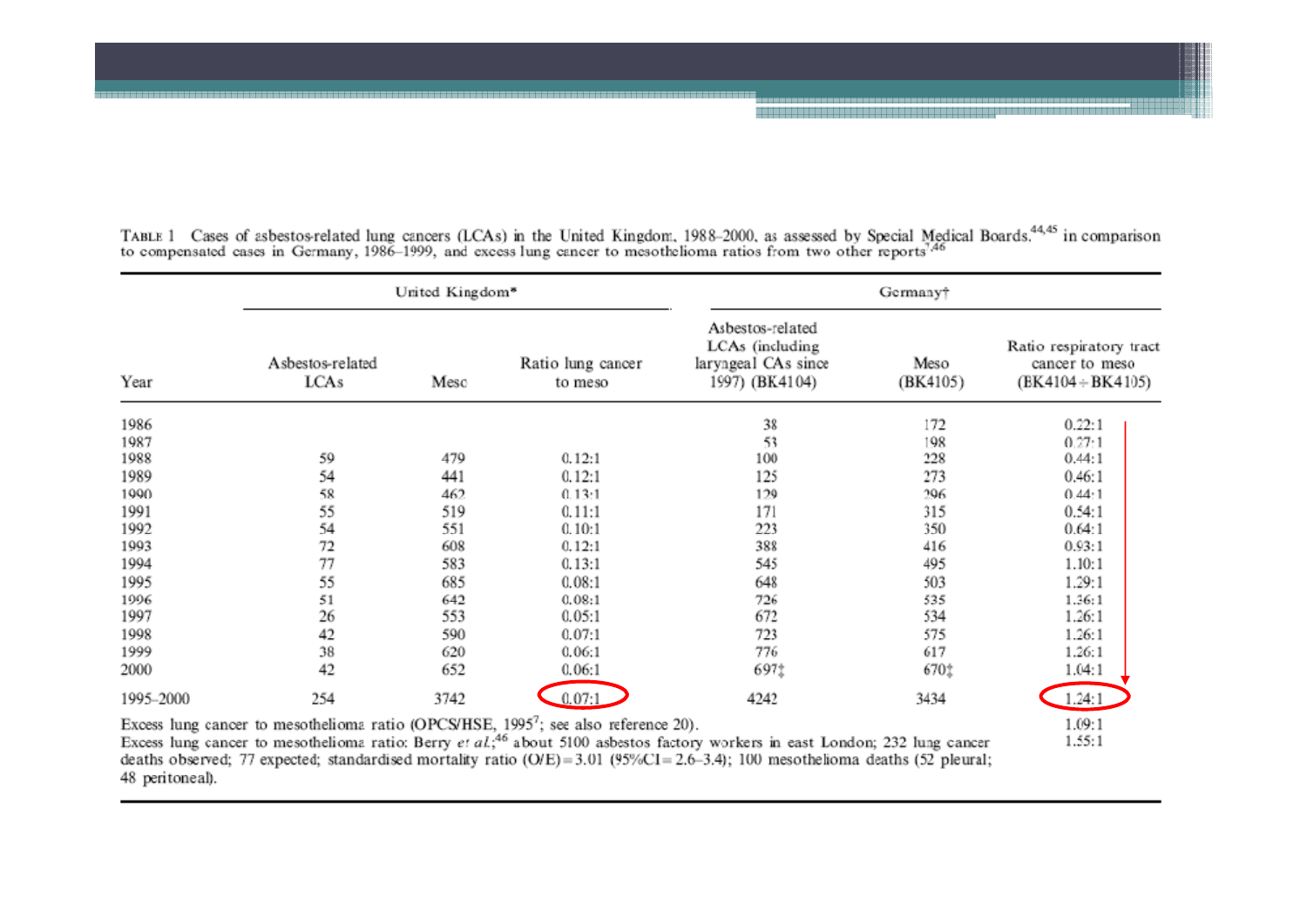# 악성중피종

- •흉막, 복막 등에 생기는 악성종양
- • Median survival period
	- 8-12months
- • 석면에 의한 기여도
	- $\overline{80-90\%}$
- • 상대적으로 저농도 단기간 노출로도 발생가능한 것으 로 보고되고 있음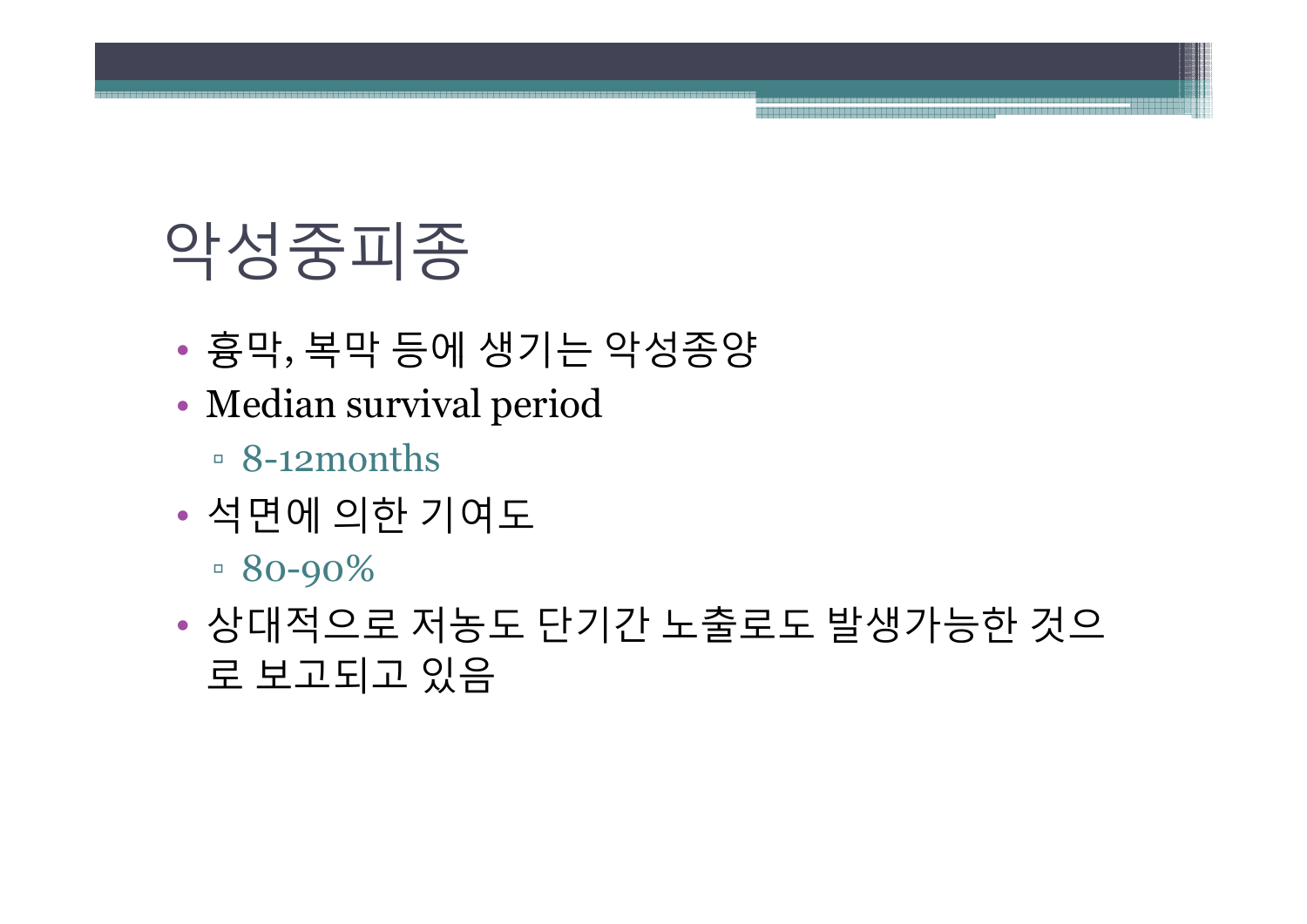| Country              | IR*                    | Main source of the data           |                                                                                                 |
|----------------------|------------------------|-----------------------------------|-------------------------------------------------------------------------------------------------|
| Australia            | 30                     | Mesothelioma Registry             | 세계 각국 100만명당                                                                                    |
| Great Britain        | 30                     | Mesothelioma Mortality Registry   |                                                                                                 |
| Belgium              | 29                     | Researchers estimates             | 악성중피종 발생 건수                                                                                     |
| The Netherlands      | 23†                    | Mortality data                    |                                                                                                 |
| Italy                | 17 <sup>†</sup>        | Mortality data                    |                                                                                                 |
| Norway               | 16†                    | Cancer Registry                   |                                                                                                 |
| New Zealand          | 15                     | Cancer Registry                   |                                                                                                 |
| Sweden               | 12 <sub>1</sub>        | Cancer Registry                   |                                                                                                 |
| France               | $10 - 13$ <sup>†</sup> | Mesothelioma Surveillance Program |                                                                                                 |
| <b>United States</b> | 9 <sup>†</sup>         | SEER Program                      | Bianchi C, Bianchi T. Malignant mesothelioma<br>: global incidence and relationship with asbest |
| Hungary              | 8                      | Mesothelioma Registry             | os. Ind Health 2007; 45(3): 379-87                                                              |
| Turkey               | 7.8                    | Researchers estimates             |                                                                                                 |
| Japan                | 7                      | Mortality data                    |                                                                                                 |
| Romania              | 6                      | Researchers estimates             |                                                                                                 |
| Austria              | 5.6 <sup>†</sup>       | Cancer Registry                   |                                                                                                 |
| Portugal             | $2 - 3$                | Researchers estimates             |                                                                                                 |
| Argentina            | $2.2+$                 | <b>Health Ministry Statistics</b> |                                                                                                 |
| Singapore            | $\overline{2}$         | Cancer Registry                   |                                                                                                 |
| South Korea          | $1 - 2$                | Cancer Registry                   |                                                                                                 |
| Morocco              | 0.7                    | Researchers estimates             |                                                                                                 |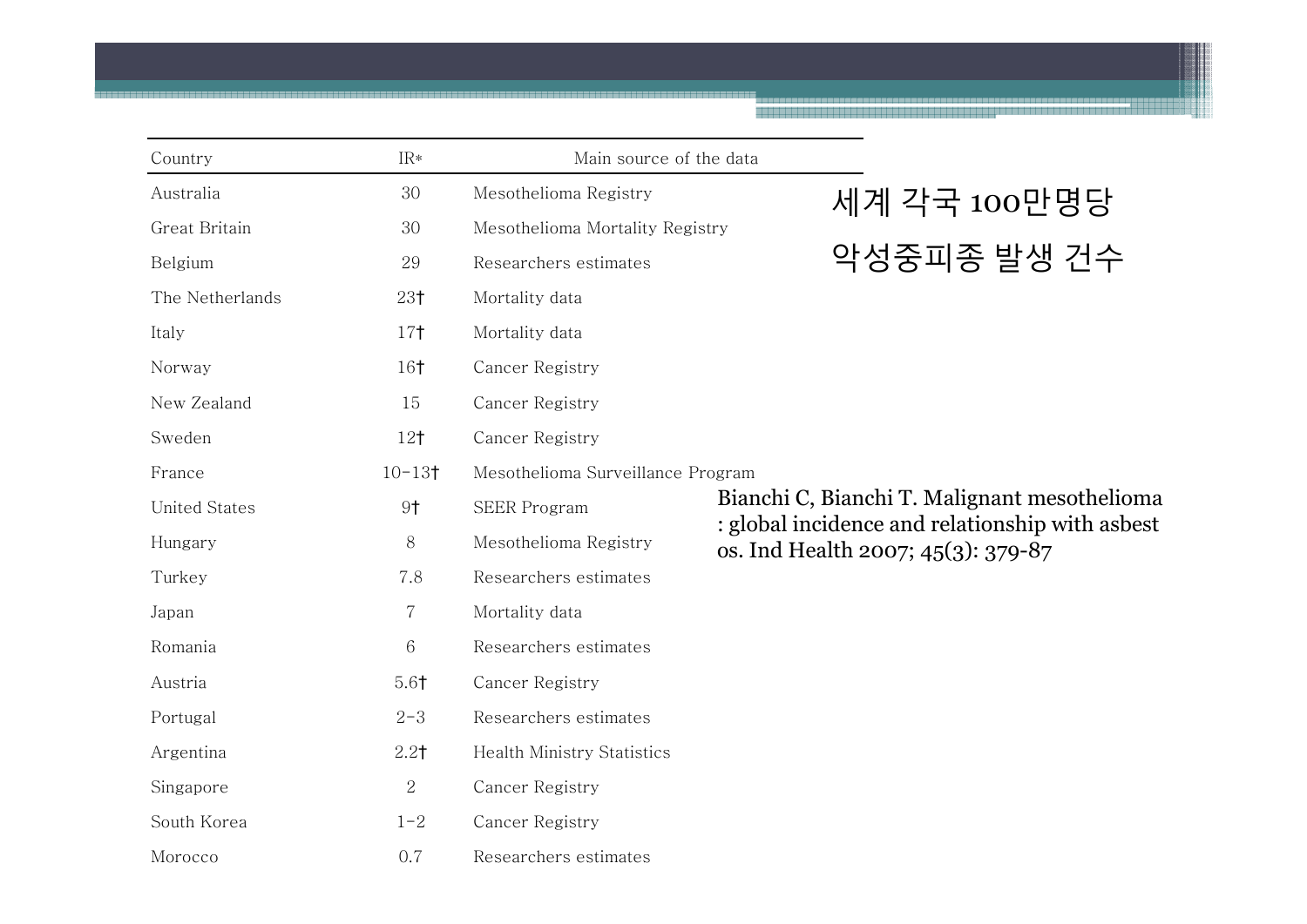



Figure: Ecological relations between current mortality rates of asbestos-related diseases and historical asbestos consumption weighted by the size of sexspecific national populations *Ro-Ting Lin et al, 2007 , Lancet*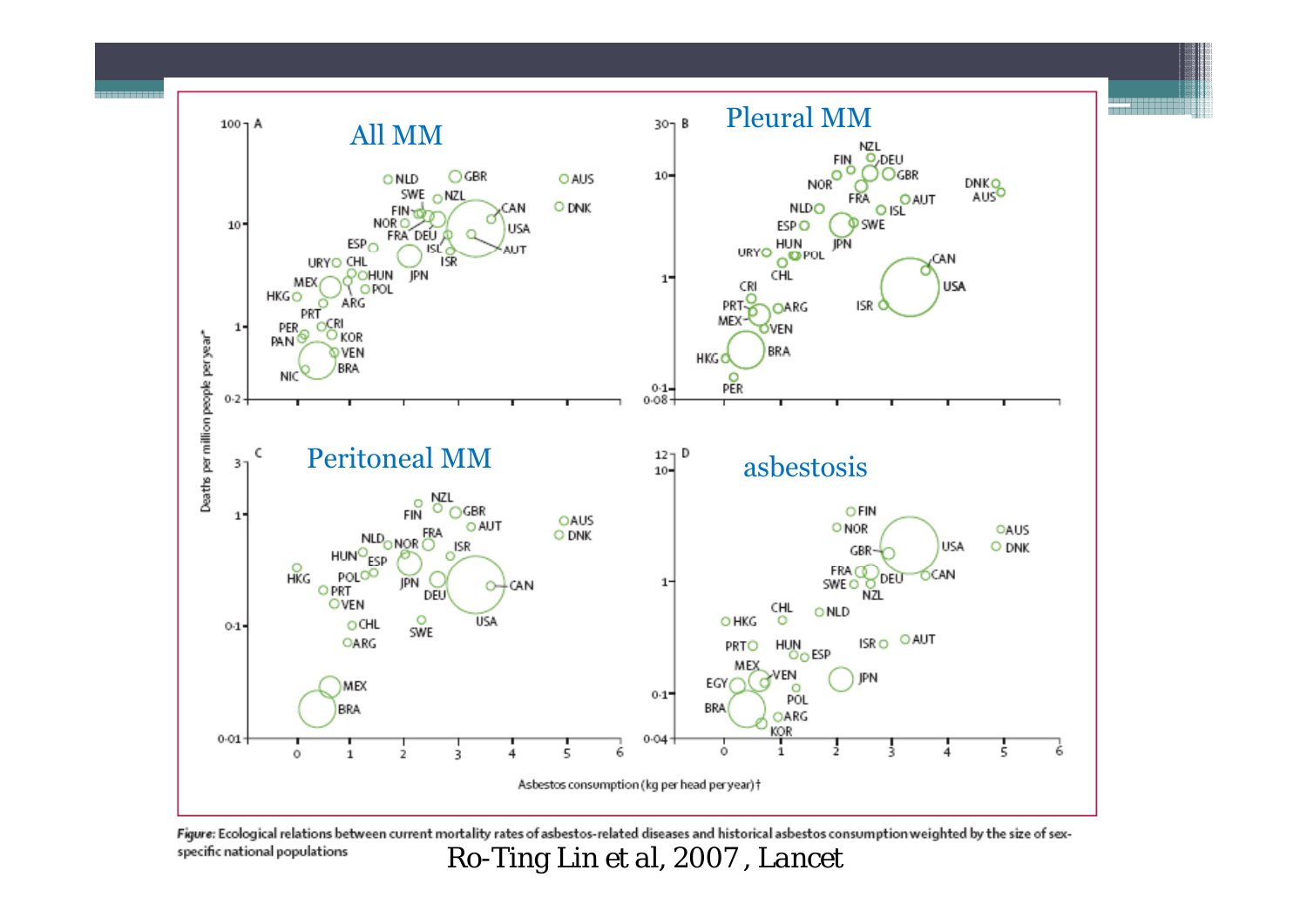### **국내 악성중피종 발생 추이**

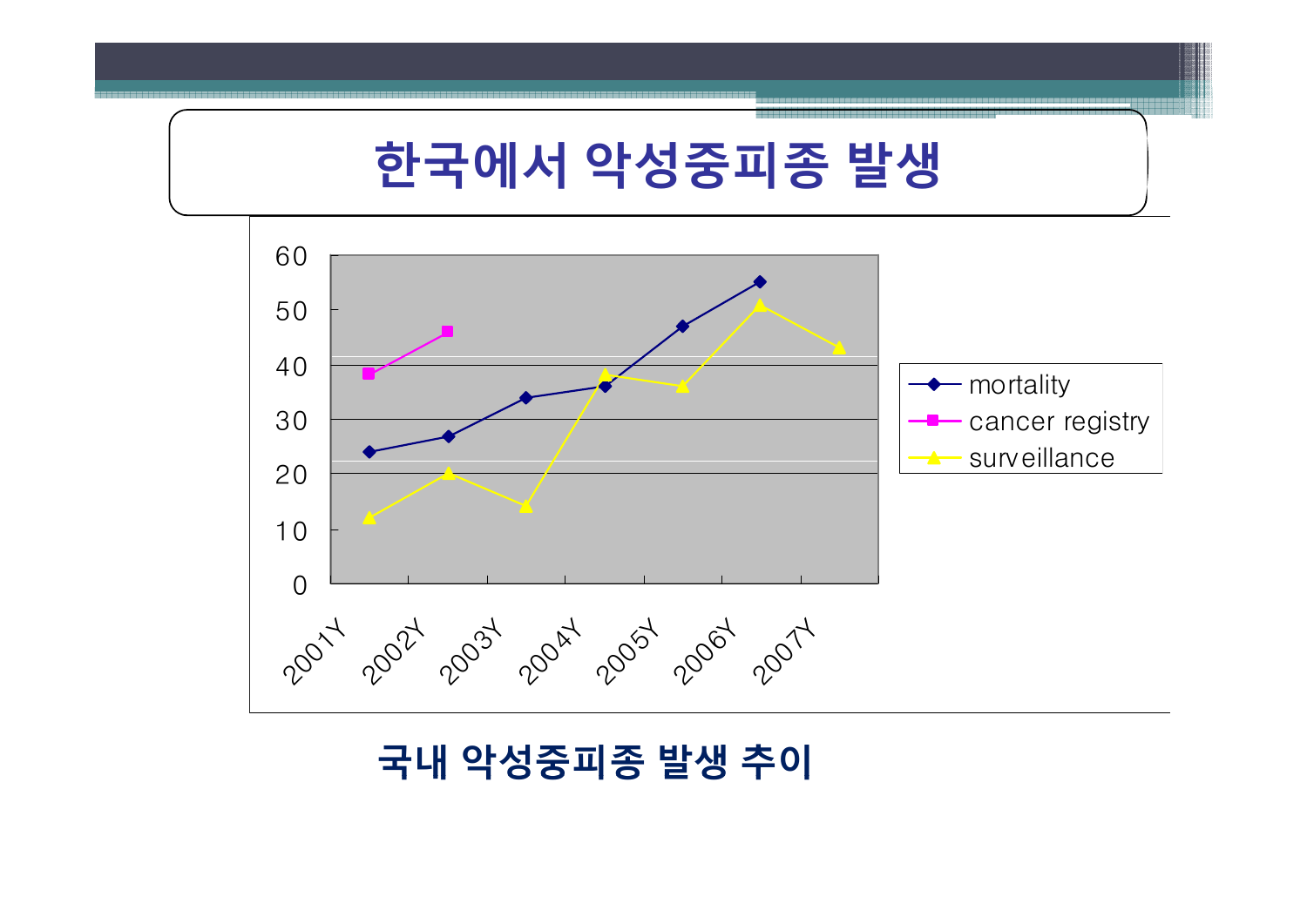# 감시체계 악성중피종 석면노출력

| 직업력, 석면노출력 | 빈도             | 비고                                               |
|------------|----------------|--------------------------------------------------|
| 건축, 건설     | 17             | 해체작업, 보일러 작업, 뿜칠 작업                              |
| 자동차 수리     | 5              | 브레이크 라이닝 교체 등                                    |
| 석면방직       | 6              | 부산 제일화학                                          |
| 조선소        | $\overline{4}$ | 용접                                               |
| 주물         | $\mathbf{1}$   |                                                  |
| 환경노출력      | 13             | 석면광산 인근지역 거주, 자가 건축 석면<br>건축자재 사용, 재건축 인근지역 거주 등 |
| 기타         | 32             | 사무직, 경찰, 교사, 농업 등                                |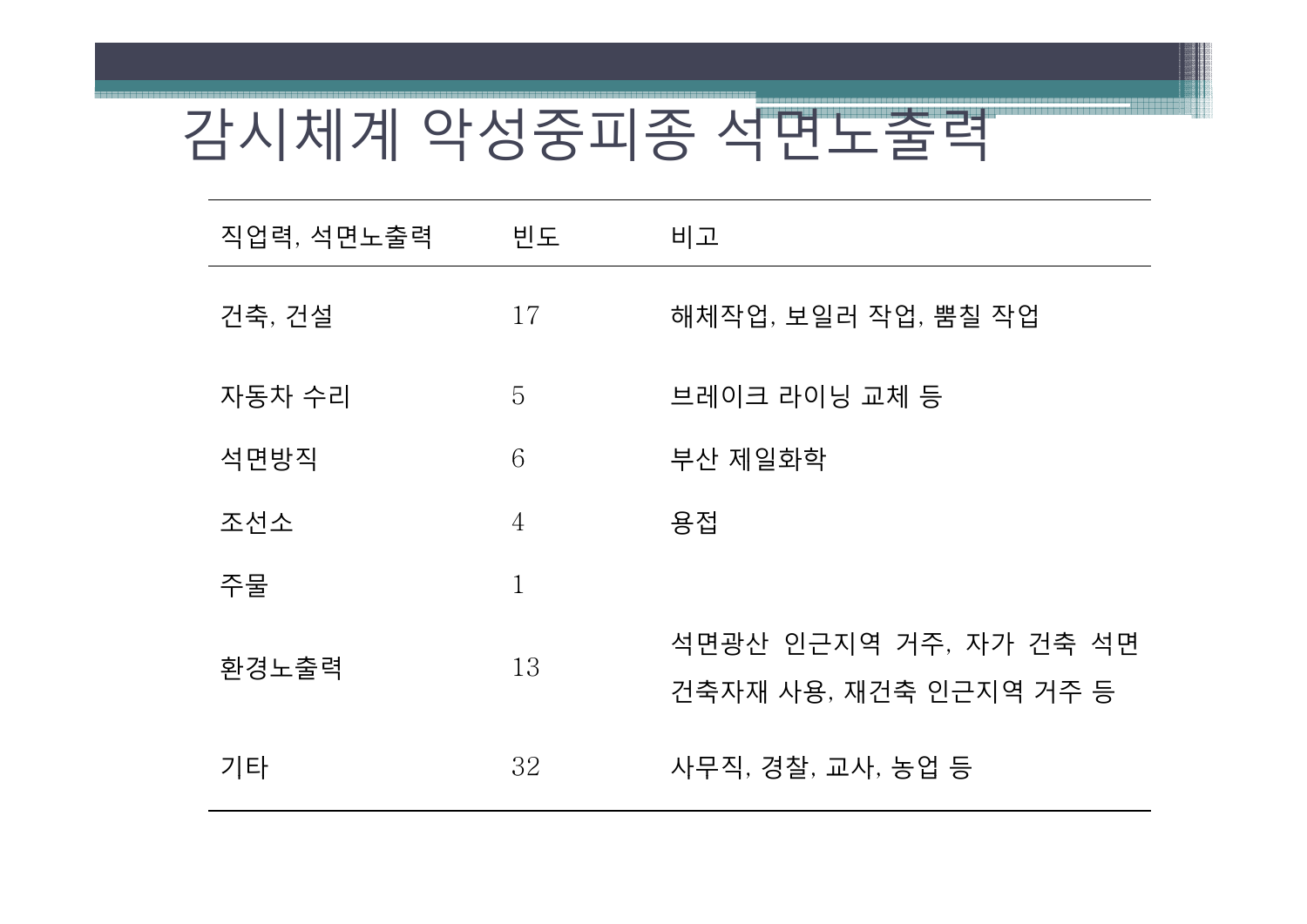#### •관련 연구 지원

- •일부 연구에서 소량이지만 흡수 가능하다는 증거
- ▫소화기 통해 혈액내로 들어 올 가능성 희박함.
- ▫소화기 통한 암발생 증가 확실한 증거 없음
- 육해야
- ▫▫ 대체 약품 없는 경우 개발할때 까지 약 계속 복용토록 교
- ▫사전예방원칙에 입각해 회수조치 당연
- •석면함유 탈크 사용 의약품

## 석면의 소화기 노출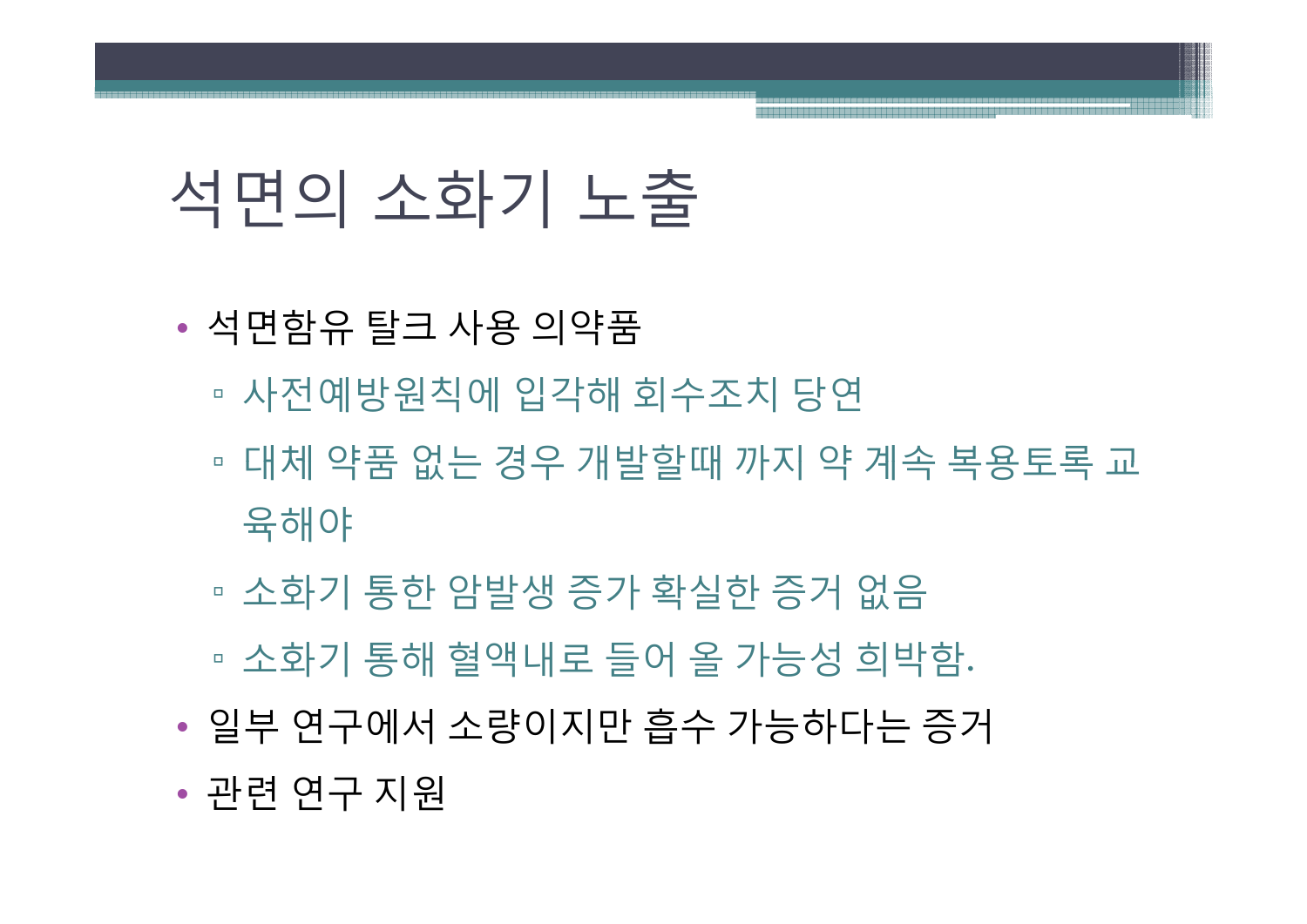▫석면노 출력과 석면폐증의 객관적 진단

#### •석면폐증

- ▫석면폐증 유무, 거주 기간 등 고려
- ▫▫ 광산인근 주민 등 고노출, 장기간 노출 주민
- •폐암
- ▫환경적 석면노출에 의한 질환으로 인정해야 함

#### •악성중피종

### 환경노출에 의한 질환 여부 객관적 기준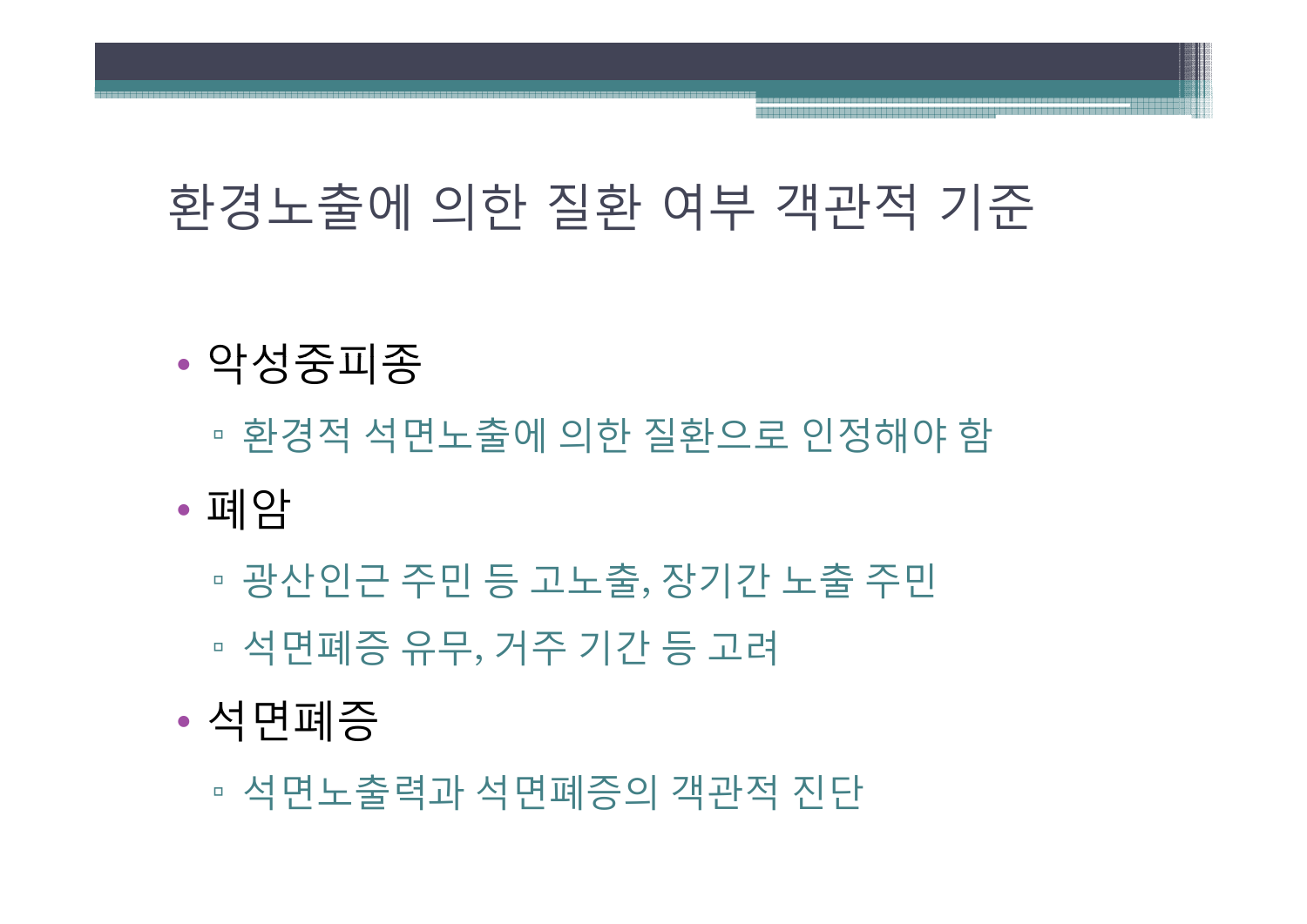#### ▫ 석면특별법

- •환경성 석면관련 질환 보상
- 석면 관련 질환 획기적 치료 방안 개발 위한 연구 지원
- 보건복지부가 이 분야 관련 전문가 육성을 위한 구체적 방안 마련,
- •석면관련질환 진단, 치료 향상을 위한 전문가 양성
- 환경성질환 센터 중심의 대국민 교육, 홍보활동
- •환자 교육과 홍보
- 악성중피종 환자 석면 노출력 등록 의무화
- •질병 발생 모니터링

## 건강영향 대책